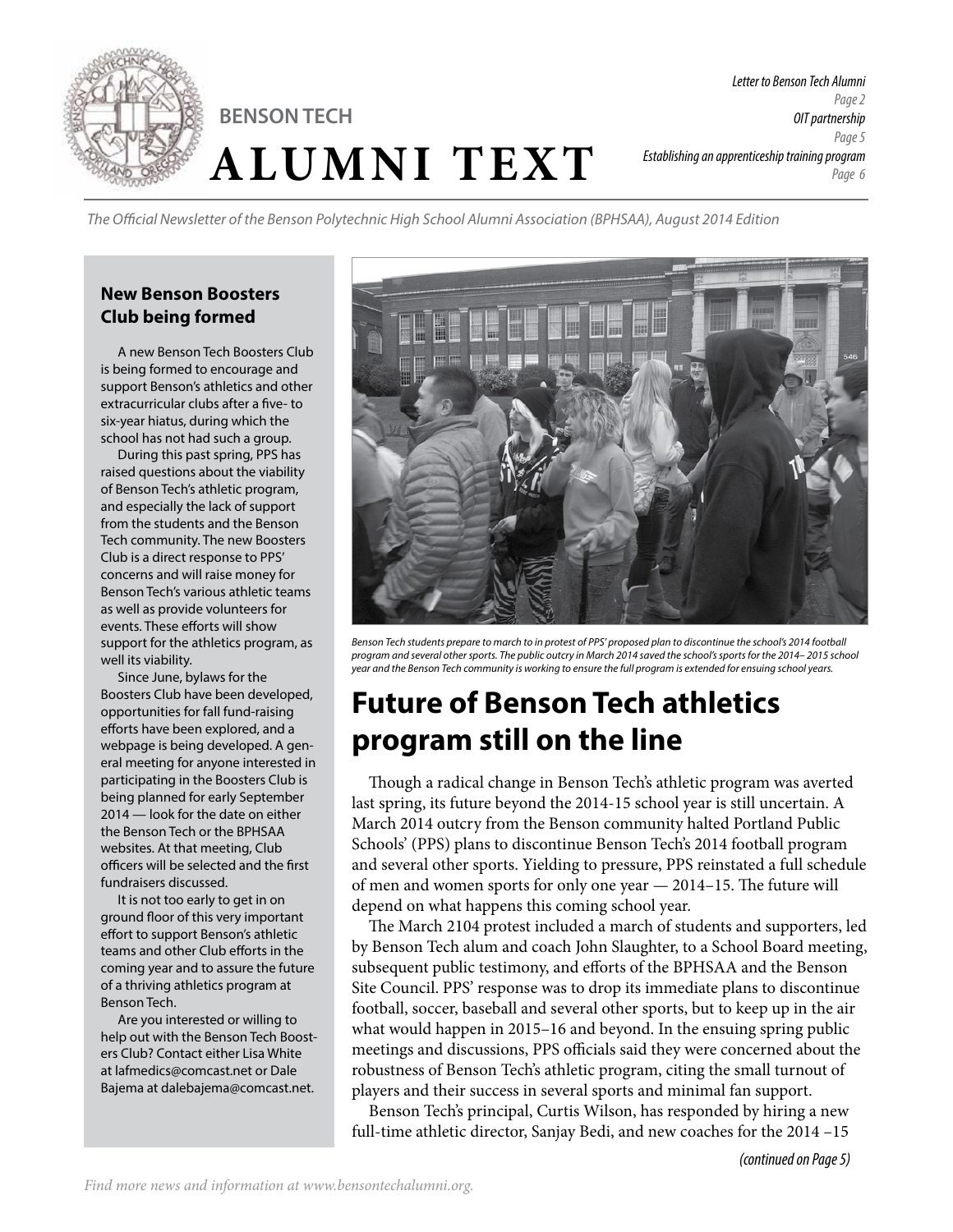### **Letter to Benson Tech Alumni**

Dear Benson Tech Alumni,

We hope this newsletter finds you excited for the future and thoughtful of the education that Benson Tech provided to you in your life's endeavors. There is a core group of steadfast alumni who have worked diligently with an ever-changing Portland Public Schools' (PPS) landscape to help keep Benson Tech at the forefront of the minds of our school leaders.



Over the past year and a half, I have gone to major employers in the Portland area, including Greenbrier, Vigor, IBEW 49, Blount International, PGE, Esco, Precision Castparts and the Portland Business Alliance to ask them to appeal to PPS Superintendent Carole Smith to lift the "cap on enrollment," which is currently set at 875 students, a decision that was made in 2010. This past January, the PPS School Board allowed for a small increase in enrollment — a step in the right direction, but clearly not enough to meet the ongoing demand for a Benson Tech education.

Over the past three years, more than 500 Portland kids have been denied the opportunity to attend Benson Tech. Perhaps the greatest disadvantages the school has now is the enrollment cap and that PPS has labeled it a "Focus Option" school. As such, the athletic program is now at substantial risk of cuts beginning in Fall 2015. The BPHSAA and Parent Teacher Student Association (PTSA) have joined to reinvigorate the efforts of a Boosters Club (see front cover article). We are confident that with increased awareness and more students and parents involved, we can quickly enhance the success and vibrancy of the current sports programs in order to have a more effective argument against the looming cuts proposed by PPS.

We need your involvement! We need champions and advocates to sit on advisory boards in your sports interest, we need alumni to join the Booster Club, and we need your advocacy for increasing the viability and currency of a trades and technical education as PPS continues to seek graduation rate improvements and plans for the next set of school renovations. All of these activities need the direct, in-person involvement of YOU, THE ALUMNI.

Please either call me at 503-314-0041 or email me of your interest and I will get you connected to the right folks to advance the cause! *-Rob Johns, Chair, BPHSAA Board of Directors (Class of 1977)*

**Benson Tech Foundation formed**

In the Fall 2012, the alumni voted to pursue filing for a  $501(c)$ (3) IRS-approved foundation. We now have IRS approval for the Benson Tech Foundation, dedicated to directly funding/ supporting Career Technical Education (CTE) needs in the form of equipment, monies and seeking grants for Benson Tech.

The first of its kind at Benson, the Foundation is a step in the path toward long-term improvements for Benson Tech students. Representing the interests of the school and its students, the Foundation can secure funding and in-kind donations directly from individuals and business partners. Not only can these funds be used to replace aged equipment and fund specific projects and competitive programs like robotics, but it can allow for greater flexibility in programming, allowing for the school to respond to the changing needs of the business community.

If you are interested in board membership or assistance, please contact Dale Bajema at dalebajema@comcast.net.



*Benson Tech geotech students built a shelter for the homeless as project for the 2013–2013 school year.*

### **Benson Tech Wins Coveted ODE CTE/STEM Grant**

Starting in the summer of 2013, BPHSAA members met with PPS management to write a competitive grant to seek part of the State of Oregon Career Technical Education Revitalization Funds. The first grant filing did not win in December 2013, but through the perseverance of the alumni and PPS CTE support, a second grant application won \$225,000 in March 2014. With these funds, we hope to see the architectural/design/drawing program back with state-of-the-art equipment and teacher, Tammy Hite. In addition, in July 2014, Benson Tech Principal Curtis Wilson wrote a successful grant application for the Geotech program to build a roof covering, which will help perpetuate this new and excellent math program that combines construction and math for teaching geometry.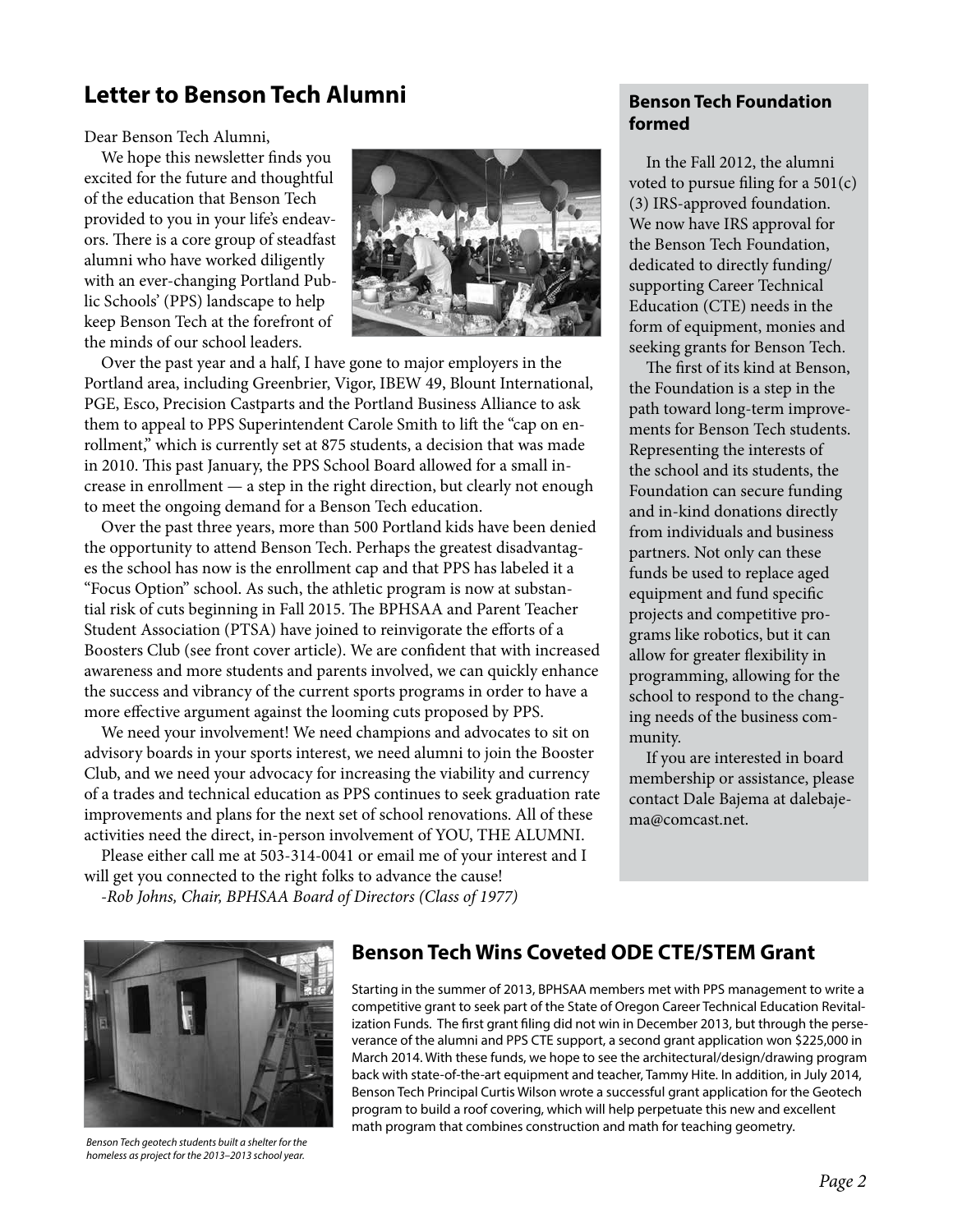## **2014 Benson Tech student-built house construction starts moving indoors**

Work is nearing completion on the exterior of the current student house-building project at Benson Tech and next year's class will be focusing on interior finishes, trim and cabinets. The project continues to be a great learning experience for the students as they get to deal with a real construction project. Rich Weber, Luke Hotchkiss and numerous other Benson Tech teachers have made this project possible along with many industry partners. Individuals and companies that have contributed to the house include:

| murviquais and companies that have contributed to the |                          |
|-------------------------------------------------------|--------------------------|
| ABC Supply                                            | Siding                   |
| J.B. Insulation                                       | Insulation               |
| Kelly Dobbs/ Neil Kelly                               | Interior design          |
| Lakeside Lumber                                       | Trim boards for soffits  |
| Malarkey Roofing                                      | Roofing                  |
| Paar Lumber                                           | Misc. materials          |
| Pat's Pound and Pour                                  | Concrete                 |
| Raybourn's Plumbing                                   | Plumbing                 |
| Southgate Wallboard                                   | Sheetrock                |
| The Heat Exchange                                     | Radiant heating          |
| Tuff Stuff                                            | Concrete floor polishing |
| W.E. Givens                                           | Painting                 |
| West Side Electric                                    | Electrical               |
|                                                       |                          |



This is a wonderful team effort that we can all be proud of.

The house will be a great addition to the neighborhood when it's finished.

*- Richard K. Spies, AIA (Class of 1964)*

### **Design Center Advisory Group builds new vision for Benson Tech**

 Beginning early in 2014, a diverse group of design-oriented individuals has been working hard to define a vision for a Design Center at Benson Tech. Under the leadership of Architect Richard K. Spies, AIA (Class of 1964), this group has been meeting monthly to build momentum for a new curriculum that would eventually offer a diverse array of design-oriented areas of study to Benson Tech Students.

It would build on the fast-growing architecture program that is currently being rebuilt from scratch. It would

extend the design study into areas of urban design, engineering, interiors, sustainability, product design and even fashion design. The ultimate goal would be to create a worldclass Design Center at Benson Tech that would draw students to the school from the entire city and beyond. The advisory group has even talked about making the program a sixth- through 12th-grade program by incorporating a middle school program at Benson Tech.

The advisory group will be working hard this fall to develop a more concise description of this idea and with the hope that this work can

be used by PPS District officials as they prepare plans for Benson Tech's future. It is anticipated that by late fall or early next year, PPS will begin preplanning a comprehensive vision for Benson Tech that would be used to define what the school could become in the future. There is a very real possibility that Benson Tech will be on a second bond measure that will go in front of the voters in November of 2016. If passed, Benson Tech could be modernized as soon as 2018.

The future of Benson Tech is looking very bright indeed.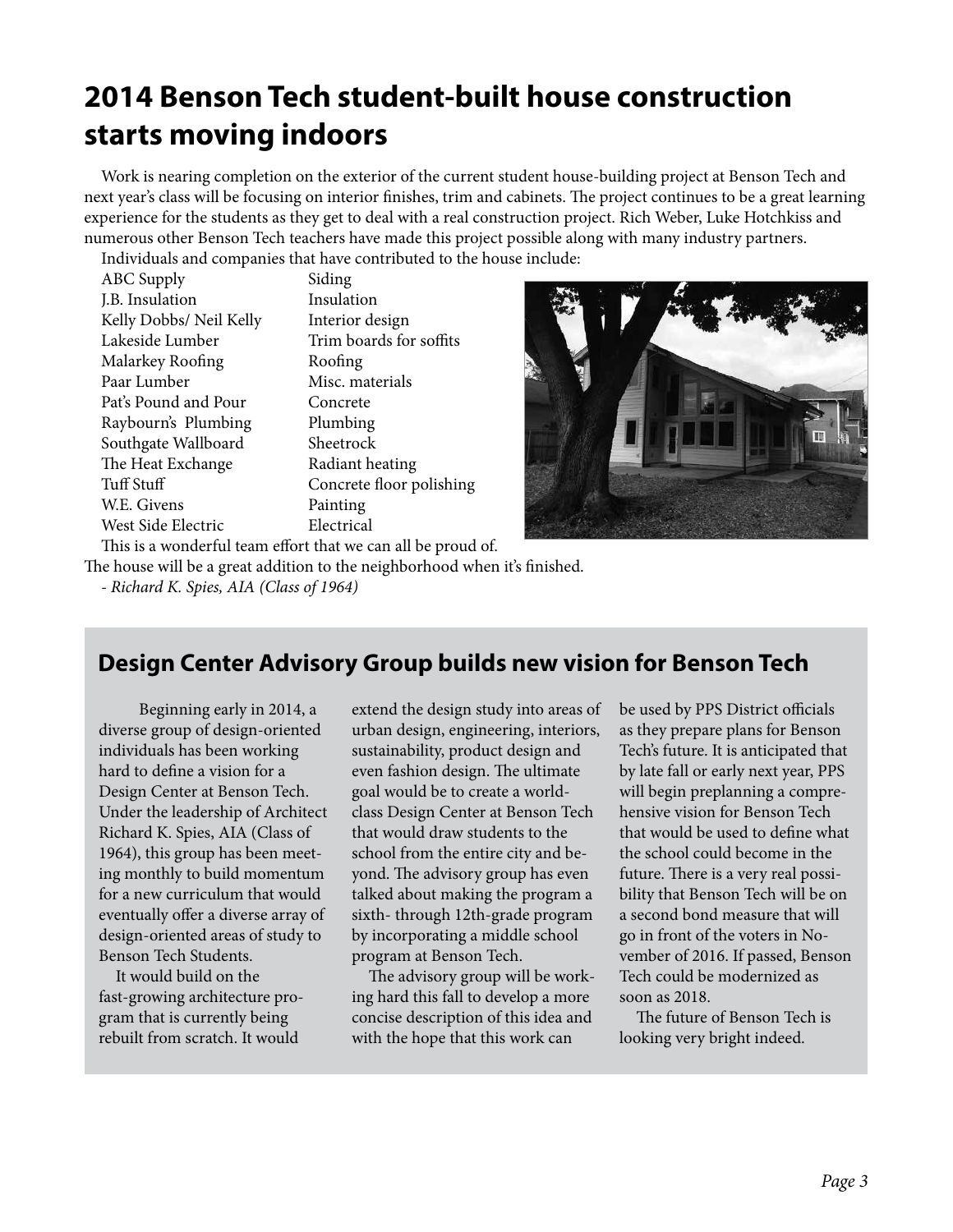## **Drafting major returns to Benson Tech**

After a four-year absence, a drafting major is returning to Benson Tech. With the aid of Benson staff and alumni, along with several community and industry supporters, the school was able to obtain a grant from the Oregon Department of Education to help bring back the architecture major. After being completely eliminated from the curriculum in 2010, drafting classes have slowly been making a comeback with the "Introduction to Drafting Basics" for freshmen in 2012 and a 2013 AutoCAD course as an elective.

The junior/senior major will not only focus on architectural design, but will contain curriculum related to the various engineering fields that architects frequently work with, including structural, HVAC, electrical, plumbing, and civil engineering. Landscape and interior design is also included. Students will explore the design process and give presentations of their work. They will have



opportunities to visit architectural offices and construction sites.

Students also will be introduced to the latest computer software used in numerous architectural and engineering firms around the world including AutoCAD, Revit (a Building Information Modeling program) and Sketch-up (a 3D imaging program). Despite all of the latest technology, one of the best ways to quickly explore early design alternatives is still with a piece of paper and a pencil so students will learn hand drafting, sketching and rendering techniques. Mathematics, science and literacy are very much integrated into the lessons, along with learning about good work ethics, teamwork and communication skills.

Currently there are no formal plans to reinstate the mechanical engineering major that was cut in 2007, but it is the hope of the Benson staff to bring it back within the next few years.

To teach the reinstated drafting program, Tammy Hite, a former Benson drafting teacher and alumnae from the Class of 1991, was hired. She is a graduate of the University of Oregon's School of Architecture program and previously taught the architectural drafting major at Benson Tech from 2003 to 2007. For the past seven years, she has worked in architectural firms in Portland and Bend, and has been part of the design team for several schools around Oregon.

"Architecture has been a passion of mine for most of my life and I am very excited to be a part of its return to Benson Tech," Ms. Hite said.

Drafting is a class that everyone can benefit from — one reason it has been a part of Benson's history from the beginning. Be sure to come by the new drafting labs in "C" Wing during Tech Show in February to see what the next generation of architects and engineers are doing.

### **New outdoor space for geo-con class could get a new canopy**

The successful geo-con program, which combines geometry and construction training curriculum, has been looking for new space. One area that would work beautifully for the program is the alley space between the radio station and "E" Wing. There is an area that is about 20 feet wide and 65 feet long — which if covered in a way that protected students and their projects from the elements — would provide a great short-term solution.

Benson Tech Principal Curtis Wilson was instrumental in putting together a successful grant request that will provide \$25,000 for this project. The critical components are the canopy itself and resolving the fire code implications to existing buildings and openings. A prefab steel canopy system has been selected that could be removed in the future and reused at another PPS facility if Benson's needs changed. This system could also be installed by the students as a part of their construction curriculum.

Hopefully, the code ramifications of this project can be resolved and work can move ahead quickly. The photo at left shows an example of the canopy system that is anticipated.

*- Richard K. Spies, AIA (Class of 1964)*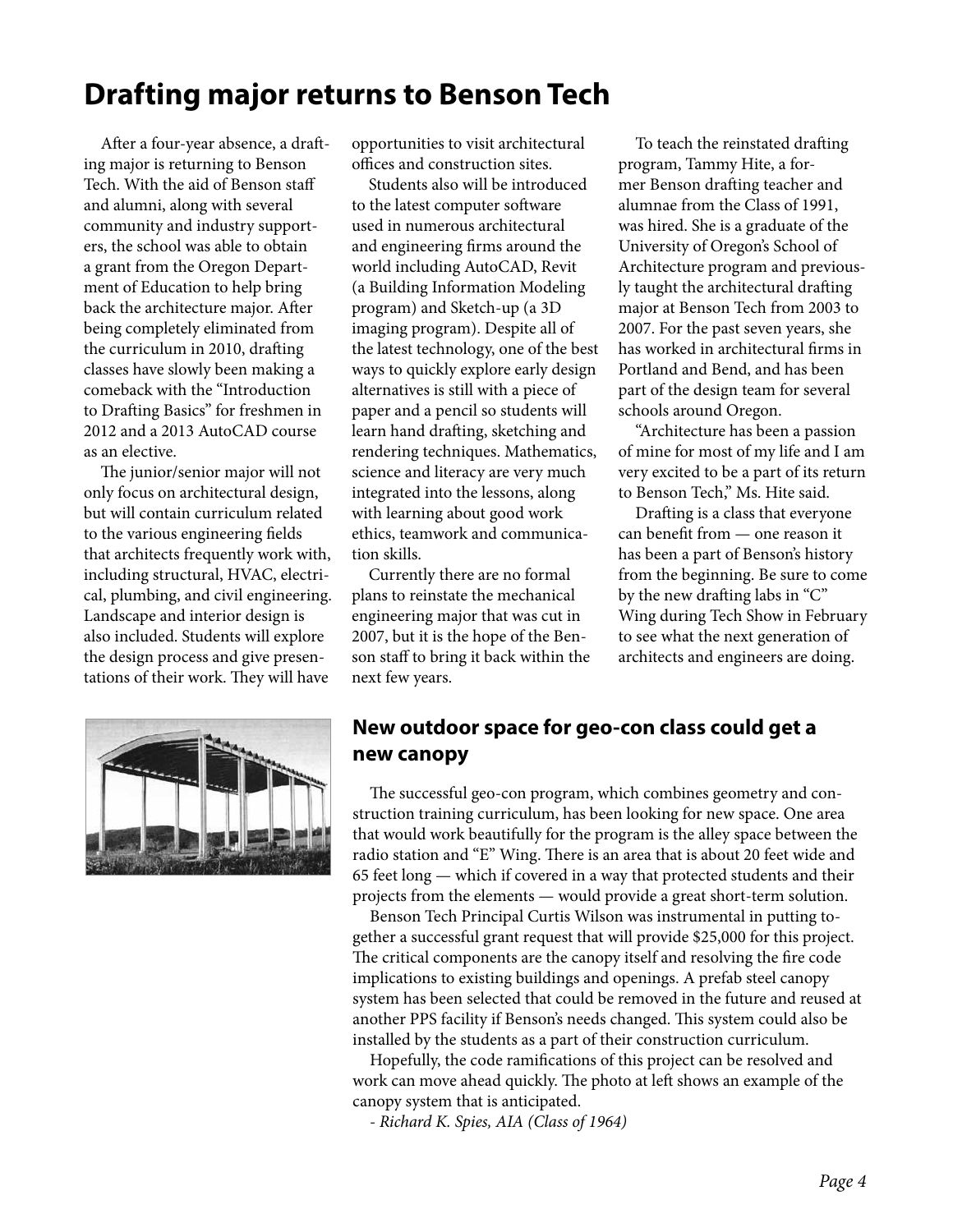

*Benson Tech students visit an OIT campus in 2014 to learn more about what the school offers. Benson Tech and OIT established a formal partnering agreement in 2013 to provide Benson Tech students with a post-secondary education partner.*

#### **Benson Tech partners with OIT**

Established formally in February 2013, the agreement between the Oregon Institute of Technology (OIT) and Benson Tech has provided Benson Tech with a closer post-secondary education partner for its students.

In addition to its Klamath Falls campus (which is like a Benson Tech on steroids), OIT has a well-established presence in Wilsonville, OR, with a new campus. As OIT provides a robust set of technically focused degree programs, this is a very good stepping stone for Benson Tech students. In addition, OIT offers college credit to students at a rate of \$25 per credit that can be taken concurrently while attending high school.

OIT has a specific local partner representative who works with the Benson Tech counselors to increase student awareness of OIT offerings. This past year, 30 students have visited the Wilsonville campus and a small group of students traveled to the Klamath Falls campus in a trip funded by the Benson Tech alumni to help encourage more site visits in the future.

### **BPHSAA working to help improve Benson Tech's transportation technical education**

This last spring, the Benson Tech Design Committee asked BPHSAA Board Member Donald Wear (Class of 1976) to interview the Career Technical Education (CTE) instructors for what they would need to improve their CTE programs. Most needed new text books, computers, and repair of equipment. But Brett Anderson, the lead automotive instructor, had the greatest need of all by far.



*Rudolph Diesel's original engine, built 1897 and currently on display at the Deutsches Museum in Munich. Photo by Chris Thomas, courtesy of Wikimedia Commons* 

During the interview it became clear that what Mr. Anderson wants to do is transform the automotive wing into a Transportation Technical Education Center. His vision is to turn the old body and paint shop into a Diesel CTE Center, with the paint shop turned into an ultra clean room, which is needed for assembly of diesel engine components and can also be used by the Construction CTE classes for their work. He wanted a new freight single-axle tractor, new advanced diesel engines, and the special tools needed for diesel tractors and heavy equipment.

Mr. Anderson expressed the need to modernize the aviation area and took Mr. Wear on an extended tour of all the classrooms and shop describing what he and the other CTE instructors wanted for the Transportation Technical Education Center.

Mr. Wear took Mr. Anderson's wish list for the Diesel CTE instruction to meetings with Daimler and Caterpillar. Conversations between all parties resulted in a new truck and diesel engines for the Benson program..

The BPHSAA is also working on helping the Transportation Technical Education Center get the equipment for the motorcycle service education, as well as equipment needed by the auto shop.

 If you have any of the following items taking up space in your garage, Benson Tech's students could sure use them: multimeters, jack stands, large hydraulic floor jacks, a shop rolling battery jump cart and charger with an air compressor. Donations (in-kind or monetary) may be directed to the Benson Foundation for tax credit, with attention to Mr. Donald Wear. If you are interested in participating on the Transportation Technical Education Committee, Mr. Wear can be reached at donaldwear@yahoo.com

#### **Future of Benson Tech athletics, continued from front cover**

school years. They have been instructed to focus on team building as much as simple coaching during practices and games. Other efforts to strengthen the athletics program include the formation of a new Benson Booster Club and special plans for the Football Homecoming Game on Oct. 3, 2014, to be played at Benson Tech on Buckman Field.

It is hoped that these "boot-strap efforts" by Benson Tech staff, students and supporters will encourage PPS to take a second look and extend a full athletic program at Benson Tech in 2015–16 and into the future. Of course, you can help by turning out for a game or two — the schedule of games is available on the Benson Tech, BPHSAA and PPS web pages.